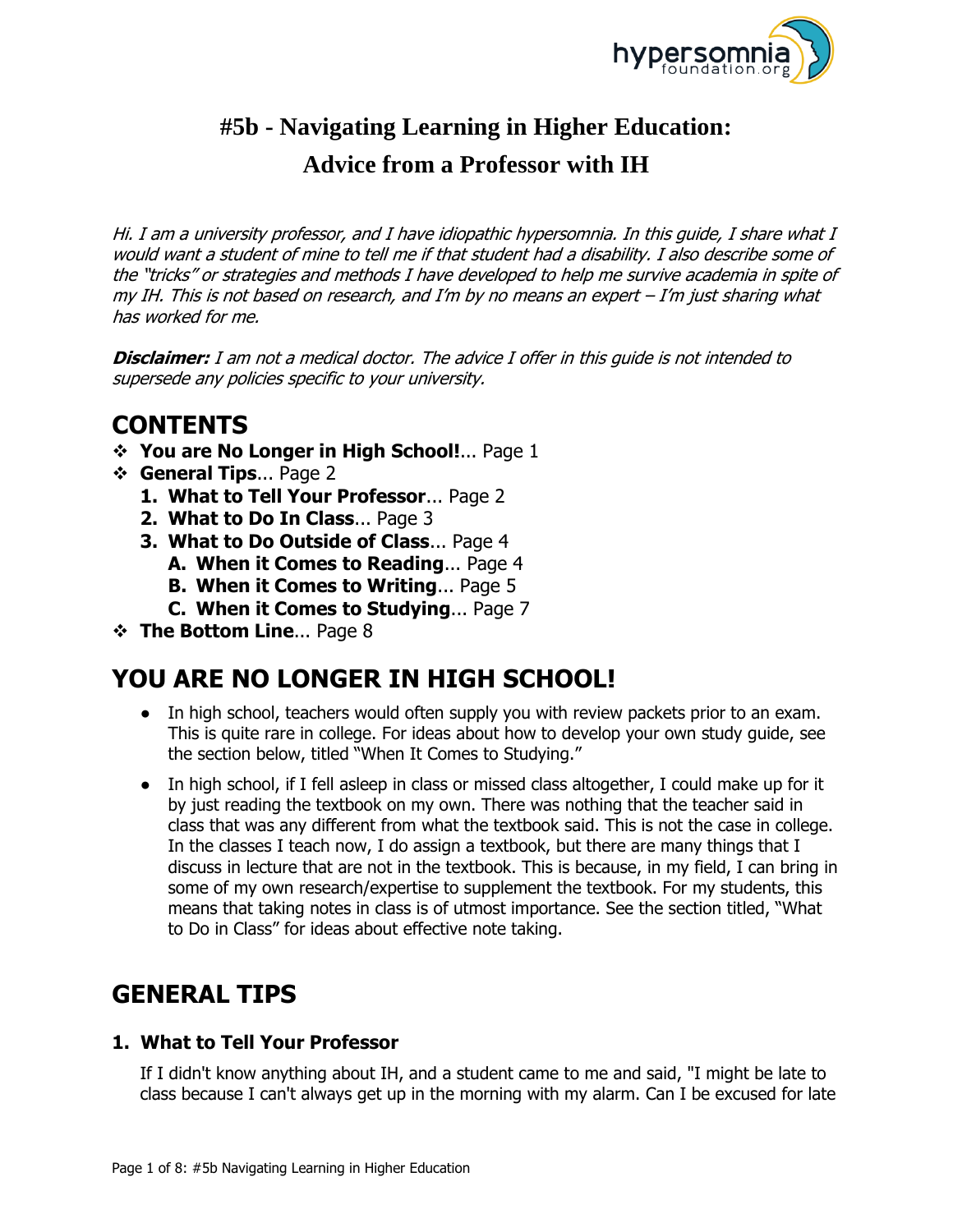

arrivals to class?," I would say, "Absolutely not!" The student's story just sounds made-up! BUT, if the student gave me an official disabilities note, then I would know that the student has a real medical condition, and then I'd happily try to accommodate the student. As a professor, I really like this system.

- **A. By Registering with the Disabilities Services Office**, you make it a lot easier for the Professor to work with you to meet your learning needs. The folks who run disability services offices are usually pretty awesome.
	- You can get extra time on tests, you can get copies of other students' notes to supplement your own, and you might even get permission to record lectures. Once registered, the Office will provide you with an official letter confirming that you are entitled to academic adjustments (accommodations), which will be listed in that letter for the professor.
	- Students are encouraged to give their professors this form/letter (preferably on the first day of class), but you don't have to. But keep in mind, if you don't give the professor the form, there is nothing the professor can do to help you. Also, your disability will not be identified on the form unless you specifically want it to be, and if you do want to disclose it, then you make that request in writing and submit it to the Disability Services Office.
	- **When it comes to the diagnosis of IH,** you might want to print off some articles from medical journals that explain what IH is (there are helpful resources at hypersomniafoundation.org).
		- o Give these articles to both the Disability Services Office and to each professor.
		- o **A Personal Story …** I once had a student who gave me a disability note on the first day of class – she has some sort of heart problem that might cause her to faint in class. OMG! I have no idea what to do if a kid faints (besides call 911), so I just asked the student, "What do I do if this happens?," and she explained to me exactly what I would need to do. This was really helpful because I have NO medical training, and I knew nothing about her condition, so it was helpful to me that the student was willing to teach me about it so I'd be prepared.
- **B. If Attending Live Lectures** (as opposed to an online class), you might find it helpful to sit in the front of the room. It can be harder for some students with IH to drift off to sleep when they know they're right in front of the professor! If you do fall asleep in class, apologize to the professor after class; if you have told the professor about having IH, then it's a chance for you to remind the professor of this IH symptom. Your professor might have hundreds of students in a given semester, and even though you explained your IH on the first day, the professor might not immediately remember. Plus, apologies in general go a long way!
- **C. By Visiting Your Professor During Office Hours,** it shows the professor that you care about the course and that you're willing to go out of your way to succeed.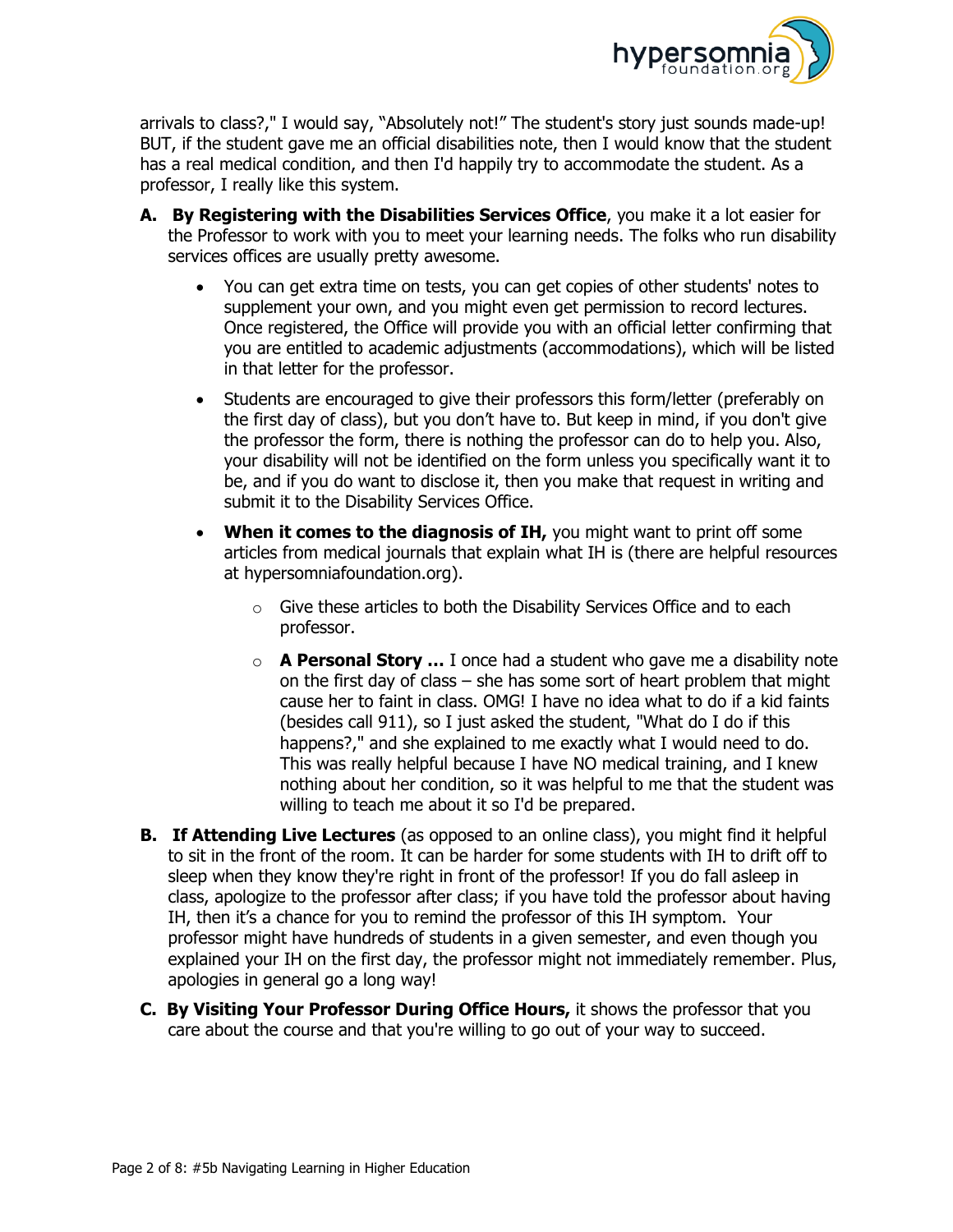

### **2. What to Do in Class**

- **A. Take Notes!** Having a complete and accurate set of class notes is absolutely imperative if you want to succeed in class.
	- See if your Disability Services Office will assign a peer (who also is taking the class) to takes notes that you can then use to supplement your own.
	- Make friends with a few people in the class, and be each other's "note-taking" buddies" – each of you takes notes during class, and then after each class you swap notes. Chances are that your buddies caught things in lecture that you missed, and you can use your buddies' notes to fill in the gaps in your own notes.
	- Ask your professor at the beginning of the semester if you could voice record each lecture. This is quite easy to do if you have an iPhone. If not, you might want to invest in a small voice recorder, or ask the Disability Services Office if they can lend you one. Voice recording the lecture should NOT take the place of taking notes during class! You should do both.
	- **If you miss class altogether**, get the notes from one of your buddies, read them, and then go to your professor during office hours to review the notes. Professors typically won't re-do the entire lecture for you during office hours, but if you made the effort to get the notes from someone else and you have specific questions about the material, we will be more willing to help you.
- **B. Participate!** Participating will help keep you awake. And professors LOVE it when students participate in class. When I was in college and grad school, I had a rule for myself that I had to raise my hand at least once each class session.
- **C. Walk Around!** When you go to your professor to explain IH, ask for permission to get up and walk around in the middle of lecture. Walking around might help you stay awake. But ask permission first.

### **3. What to Do Outside of Class:**

It's not about the number of hours you invest in a class; it's about how efficiently you use those hours. Hopefully some of the strategies and methods I suggest in the following sections will help you make your studying more efficient. Here's the advice I give to my students:

### **A. When It Comes to Reading**

**Dissecting Dense Readings:** You'll find that assigned readings in college tend to be extremely dense and thus difficult to follow. Every student struggles with this.

 **Primary Sources**. I usually require that my students read the primary texts for homework. I teach ancient Greek philosophy, so these texts include Plato's dialogues and some works from Aristotle, etc. This is extremely difficult reading. None of it made any sense to me the first time I read it as an undergraduate student. With this in mind, I: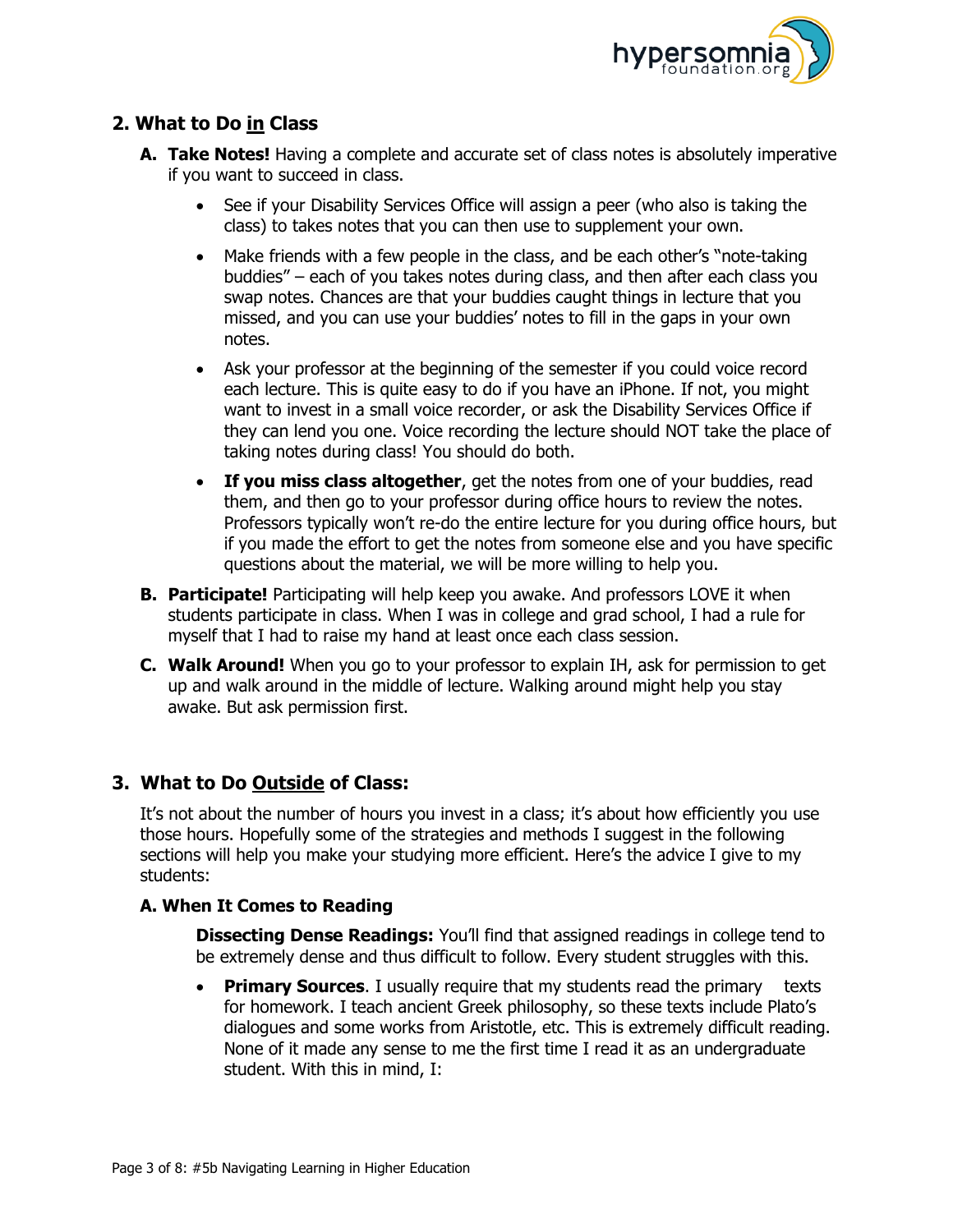

- $\circ$  Encourage my students to do some brief Internet searches prior to reading the primary source. So, for example, if you Google Plato's Euthyphro, you're bound to find synopses of the text and easy-to-read study guides.
- o Read these first, so you have a general gist of what's going on in the dialogue, and then when you read the actual dialogue, you're more likely to understand it. Of course, online summaries should never replace primary texts; you absolutely must read the primary text!
- **Secondary Sources.** Typically, the secondary sources I assign are more accessible than the primary sources, but they're dense and difficult to read nonetheless. I tell my students to read the introductory paragraph first, and then skip down and read just the subheadings of each section of the article, and finally, read the concluding paragraph. This will give you a general sense of what the author is trying to convey in the reading as a whole. You'll get an idea of what you're supposed to walk away with after reading the article. Then, read the article word for word, but pay extra attention to details that relate to the author's main point, and just skim the excess.

**Staying Awake:** Staying awake while doing the assigned reading is difficult for every student, but it's *especially* difficult for those of us with IH. Here are two methods I've used for staying awake:

- **The Talking Method.** I can't tell you how many times I've reached the end of an article only to discover that I have no idea what I just read. My mind wanders… A LOT! Here's what I did to avoid this problem. I would read one paragraph – just one – and then stop, look up at the wall, and explain aloud, in my own words, what it was that I just read. I would do this for each and every paragraph of the reading. When I was in high school, my dad would drive me to orchestra practice – which was a long drive from my house. I'd read my history homework using this method, and explain each paragraph to my dad. He and I both learned quite a bit of history! You don't need another person to be present – you can talk to your dog, your cat, your wall, etc. But it's important that you explain the paragraph ALOUD – even if no one is there. That's what will keep you awake.
- **The Timer Method**. Another trick I use is to read in ten-minute chunks. Set a timer (there's probably an app for this) for ten minutes, and read for only that amount of time. At the end of the ten minutes, get up and walk around for two minutes. The physical activity will get your blood flowing and help wake you up. Then go back and read for ten, and so on.

### **B. When It Comes to Writing**

**The Problem**: I absolutely hate writing papers, which is a bit of a problem given that writing papers is a huge part of my job as a professor! I've always struggled with writing, and this in turn became a vicious cycle: I knew that I struggled with writing, so I would dread the process and procrastinate, and then I'd have to write the paper at the last minute, and that just made my writing worse!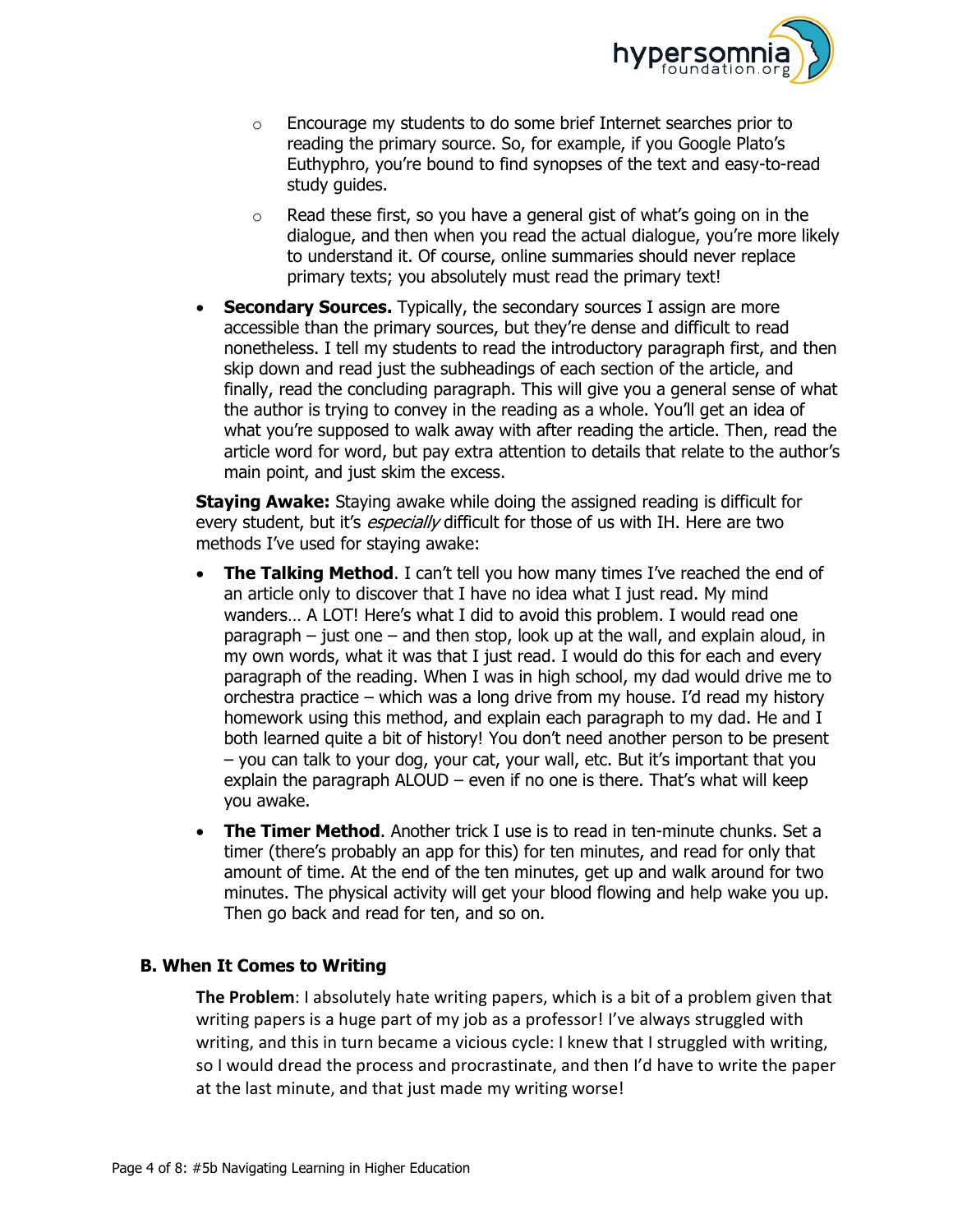

### **The Solutions:**

- **Emailing/Texting**: Just recently, I had to write a paper for a conference, and I couldn't get the words out  $-1$  was just paralyzed. I think part of the reason was that the stakes were high. I was going to present this paper at a professional philosophy conference, and I didn't want to sound completely stupid. So I changed the stakes! Instead of starting the paper, I wrote an email to my sister explaining what I was going to write about (and told her she didn't even have to read the email!). I used casual colloquial language – I even cursed – I even used emojis! Writing an email to my sister was less intimidating for me than writing a paper, and so I was able to relax, and then the words came out more easily. Then I was ready to write the actual paper.
- **Writing by Hand:** I get burned out from writing on the computer all the time, so when I feel stuck, I take a legal pad, sit on the couch, and write by hand. For some reason, the change in medium helps me get unstuck.
- **Writing by Talking:** Another trick is to walk around your house with a voice recorder, and just talk about your ideas to the recorder. Talking about my ideas helps me figure out what I'm trying to say, and that makes it easier to start writing.
- **Using the Sprint Method:** When I was in graduate school, I had to write a dissertation over the course of two years. The problem is that it is impossible to write a several-hundred-paged dissertation the night before it's due, so you have to start early. But it's hard to get motivated to start writing something that's not due for another two years! To get through this, I teamed up with a friend of mine (who also had to write a dissertation), and we used what we called "the sprint method." (Don't worry  $-$  it has nothing to do with running.)
	- o We would both sit with our computers in the same room. We'd set the timer for fifteen minutes, and as soon as the timer started, we had to start writing. We called these writing sessions "sprints"  $-$  I have no idea why.
	- $\circ$  For fifteen minutes, we would not allow ourselves to check our email, look at Facebook, or even go to the bathroom. And since we were in the same room, it was easy to hold each other accountable. At the end of the fifteen minutes, we'd both take a five-minute break, and do push-ups or jumping jacks, or have a spontaneous dance party to get our blood flowing and wake us up.
	- $\circ$  And then we'd start another fifteen-minute writing sprint. We established quotas for each other – we each had to do a total of x number of sprints a week (I can't remember the number).
	- $\circ$  Then we each picked a reward and a punishment. I absolutely hate cooking, so if I fell short of my weekly quota, my "punishment" was to cook an entire meal for my friend. My friend hated doing laundry, so if he fell short of his weekly goal, he'd have to do ALL of my laundry. If we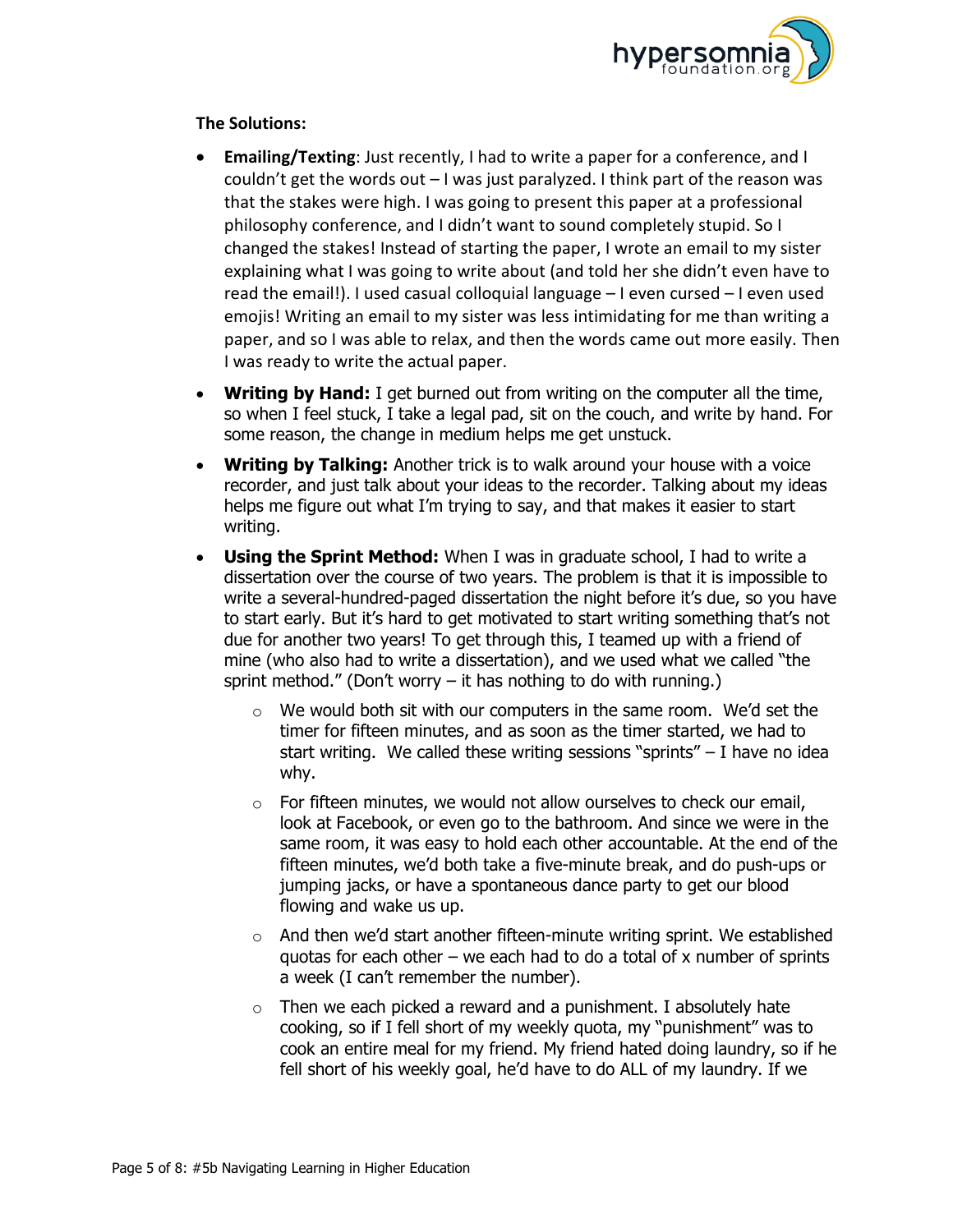

succeeded in reaching our quotas, then our reward was to go out for ice cream.

- **Varying the Sprint Method:** After a while, the sprint method stopped working, so we had to get creative. When we were writing our dissertations, there was this TV show we liked, called *Lost*, and every episode ended with a cliff-hanger. So, we would do 4 sprints, and then our reward was to watch an episode of Lost. Then we'd have to do 4 more sprints before we were allowed to watch the next episode. This was a killer because we were dying to know what happened next, but we wouldn't allow ourselves to watch the next episode until we'd completed another set of 4 sprints.
- **Making a Bet**: Make a bet with your friends. If you can write 5 pages in one hour, then your friends have to buy you candy (or whatever). If you fail to complete the 5 pages, then YOU have to buy your friends candy! When I was a student, I had no money, so I had a big incentive to get the 5 pages done so I didn't have to pay for my friends' candy.
- **Using Write or Die:** There's an app called "write or die" that's totally cruel but totally effective. You start writing your paper in the app itself, but if you stop writing for x number of minutes, the app starts to erase what you just wrote. Isn't that awful? It will definitely get you to write though! Here's the website: [https://writeordie.com.](https://writeordie.com/)

### **C. When It Comes to Studying**

- **Get Advice from Your Professor**: At the beginning of the semester, go to your professor during office hours, and ask him/her what the best way to study for that class is. For example, you read, write, and study for philosophy exams differently than you would for history. And since every professor teaches differently – even within the same subject – you have to figure out how to succeed in that particular professor's class. If your professor doesn't have any advice to offer, try to find a student who took the class in a previous semester, and ask the student how he/she succeeded in the class.
- **Use Discretion with Study Groups:** Study groups with your friends can be successful, but they can also be counter-productive. A few of my students had formed a study group outside of class in preparation for an upcoming exam. The problem is that none of them really understood the concepts, and none of them had a complete set of notes. As a result, they studied all of the wrong information! Ever since that happened, I've told my students to form study groups early in the semester, and develop a study guide at least one week before the exam. Then come to my office and have me look over the study guide to make sure it's factually accurate. The catch is that you have to do this well in advance of the exam  $-1$ 'm not going to be in my office at midnight the night before the exam, so my students need to come to me sooner than that!
- **Figure Out How to Memorize:** I have a terrible memory, so I had to come up with some tricks to help me memorize information for class.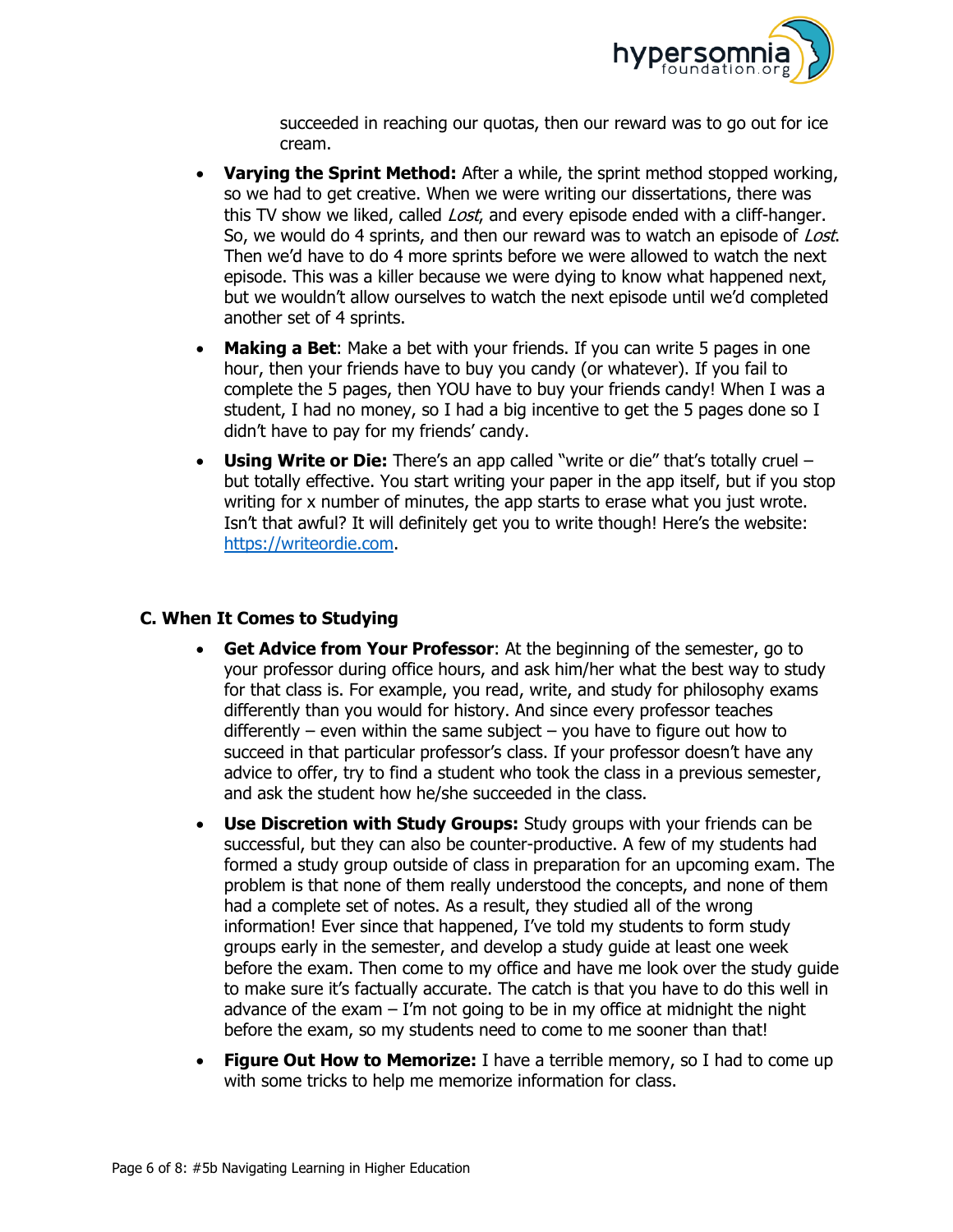

- o **Make Connections**. Try to relate the course material to something you know from your own life experiences. Here's an example: There's an ancient Greek philosopher named Heraclitus who famously said that you can never step in the same river twice. Well, Disney stole the quote and gave it to Pocahontas in their movie. So, when I teach my students about Heraclitus, I show a brief video clip of Pocahontas singing the song about the river. My students are more likely to remember Heraclitus's quote when they can associate it with a Disney movie. It's totally silly, but it works!
- o **Create Mnemonic Devices**. Come up with silly sayings to memorize important concepts. For example, "Please excuse my dear Aunt Sally" is a mnemonic device for remembering the order of operations in math. ( $P=$ parenthesis,  $E=$  exponent,  $M=$  multiplication,  $D=$  division,  $A=$  addition, S= subtraction.) Try to come up with your own mnemonic devices for memorizing concepts.
- o **Sing Songs.** Research shows that humans are better at remembering words to songs than they are at remembering random words (without songs). That's why when we teach the alphabet to children, we teach them using the alphabet song. Come up with silly songs to remember concepts from class.
- o **Color Code**. You're more likely to remember a concept if you associate it with a color-coded visual representation. I tell my students to buy colored markers for college, and use them to make charts and study guides. For example, in my class we compare Buddhist philosophy to Plato's philosophy. Sometimes, students get confused as to which one said what. So I tell them to make a color-coded chart. Use a blue marker for Buddhism (because both start with 'b') and a pink one for Plato (since both start with 'p'). All the ideas that Plato believed are in pink in one column of the paper and everything Buddhists think is in blue on the opposite column.
- o **Post Flash Cards Everywhere**. I had to learn to read the ancient Greek language when I was in graduate school, and not only is ancient Greek really friggin hard, it is also all about memorization. Yikes! I can't sit down for an hour and look at a vocab list and memorize it (though some people can!). I had to look at the list constantly throughout the day in order for the words to sink into my memory. So I made flash cards of vocab words and posted them all over my apartment  $-$  on the ceiling above my bed, on the toilet paper roll in the bathroom, on the refrigerator door  $-$  you name it  $-$  my apartment was covered in flash cards. It really helped me memorize the vocab words!

## **THE BOTTOM LINE**

**• Know Thyself:** I had a friend named George in graduate school, who would go to the library on a Friday night and read philosophy "for fun." He always talked about